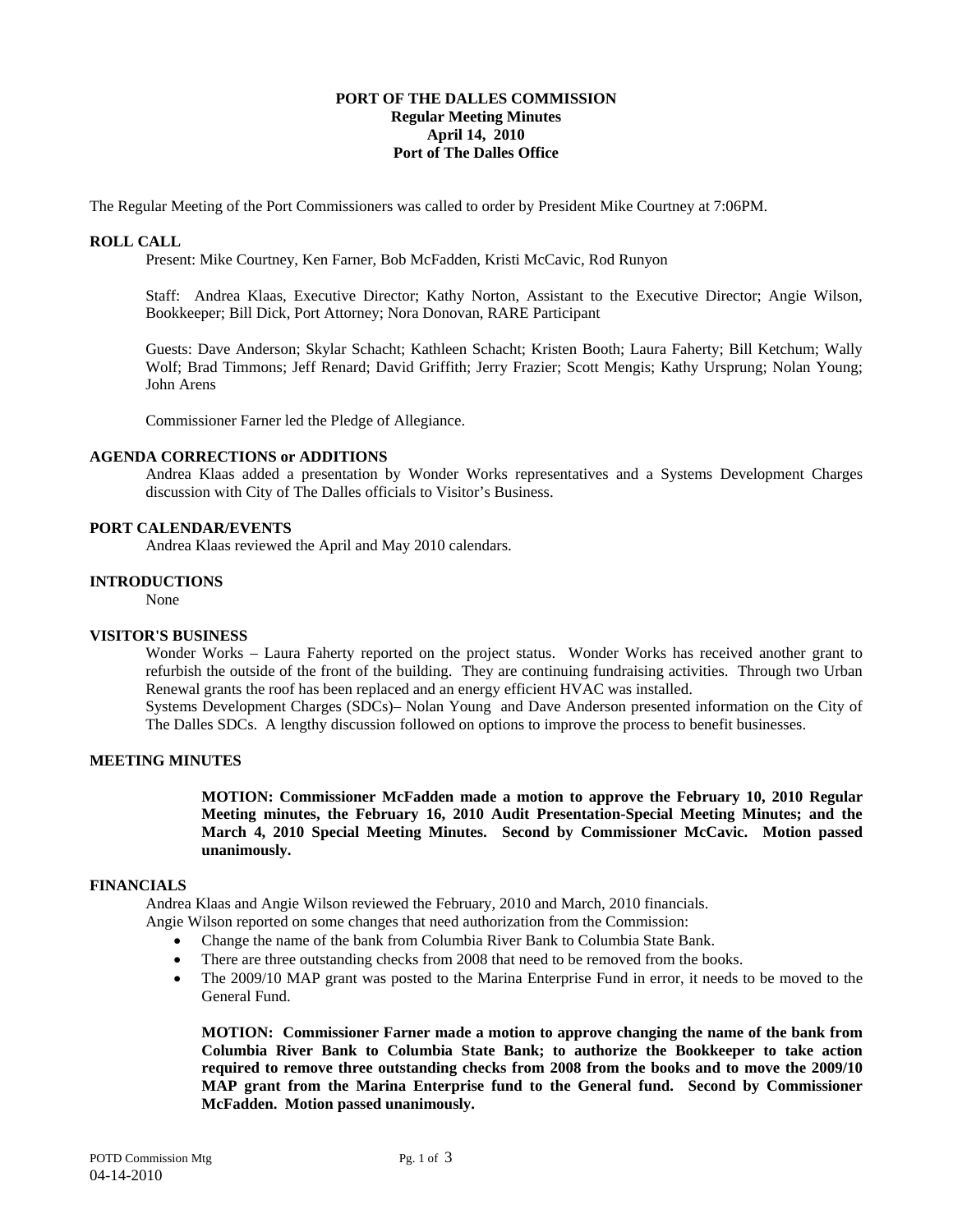Andrea reported that starting in May the financial report will be scanned and emailed to the Commission.

# **STAFF REPORT**

- *1.Small Business Bill of Rights –* Andrea Klaas: Andrea provided the Commission with a copy of the City of The Dalles' Small Business Bill of Rights as presented to her by Mayor Pro-tem Jim Wilcox. By consensus the Commission supported the development of the Small Business Bill of Rights. Port staff will work with City officials to finalize the document.
- *2. Audit* Andrea Klaas: Andrea stated that during the 2008/09 Audit Presentation Nate Regan recommended the Port make a motion regarding the Inter-Governmental Agreement with Wasco County regarding the Chenoweth Creek Bridge project stating that the Port's contribution was a donation, the project is completed and no further donations will be made.

**MOTION: Commissioner McFadden made a motion to state that in our prior year financials the Port's contribution to the IGA-Chenoweth Creek Bridge project was a donation of \$78,971. This project is concluded and no further donations will be made. Second by Commissioner Runyon. Motion passed unanimously.** 

- *3. Monthly Highlights* Andrea Klaas: Midco*-* the project is progressing. Flagstone LLC-legal documents are being drafted to reflect the new promissory note balance and job creation credits. Crates Point Development-DHS Building-construction is moving ahead.
- *4. Executive Director Annual Review* Andrea Klaas: The Commission needs to set a date for the Annual Review. A calendar will be sent to the Commission.
- *5. RARE Update* Nora Donovan updated the Commission on her activities for the past month. All major website updates are complete. She is developing a website maintenance handbook for staff use to continue administering the site. Nora also reported that she is developing some information sheets on costs to locate or expand a business in The Dalles to help determine new ways to make it quicker and easier for businesses to grow in The Dalles.
- *6. Marina Update* Kathy Norton updated the Commission on activities and issues at the Marina. Three boathouses have sold in the past month; Update on Marina Committee meeting – the committee support administrative fees for staff time to process Marina paperwork; discussions were started on options for an electrical system upgrade; the Committee requested Port staff contact the City regarding the storm water culvert.
- *7. Reports of Committees*:
	- a.*Urban Renewal-* Commissioner Farner Wonder Works received UR funding for exterior of building; predevelopment funding for Marine Terminal Rehab project
	- b.*Chamber of Commerce*  Commissioner McFadden –nothing new to report
	- c.*Wasco EDC* Andrea Klaas The Needs & Issues project list is completed, the Port project made the top ten.
- *8. FYI:* Lengthy discussion on business retention importance of focusing on existing business.

### Break - 8:10PM

### INTO EXECUTIVE SESSION 8:17PM

**EXECUTIVE SESSION** *(as allowed by ORS 192.660 (2) (e) (f) (h)) this may include discussion of real property transactions and privileged legal communication.*

\*8:40pm Angie Wilson left meeting.

Back to Regular Session 10:00PM

\*\*Addition to Agenda – Action required from Executive Session Discussion

### Fix Auto/AAA Metal Fab/TumALum:

**MOTION: Commissioner Runyon made a motion to authorize the Executive Director and Legal Council to take the documents that were prepared by the business and to take care of the Port's end of**